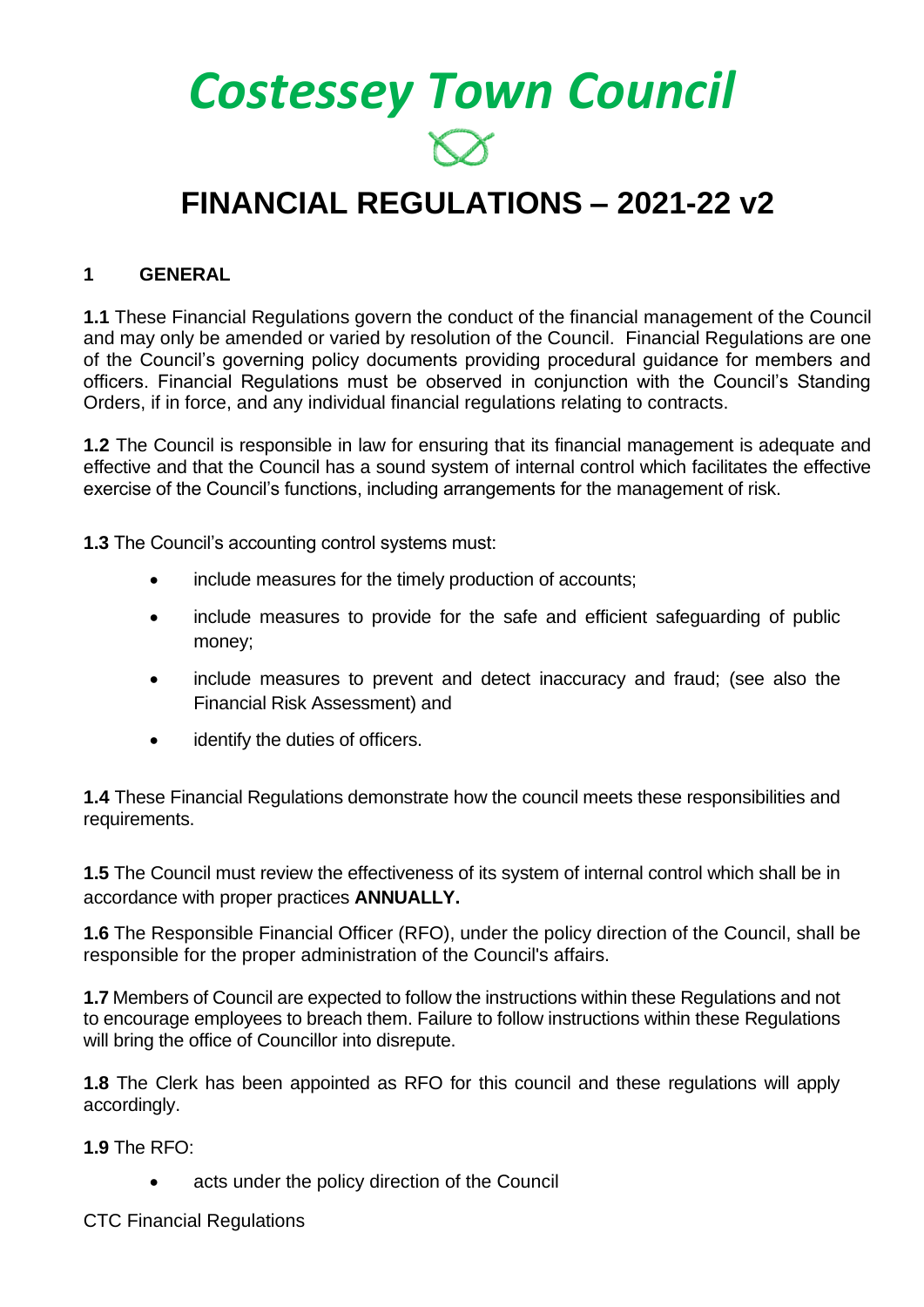- administers the Council's financial affairs in accordance with all Acts, Regulations and proper practices;
- determines on behalf of the Council its accounting records and accounting control systems;
- ensures the accounting control systems are observed;
- maintains the accounting records of the Council up to date in accordance with proper practices;
- assists the Council to secure economy, efficiency and effectiveness in the use of its resources; and
- produces financial management information as required by the Council.

**1.10** The accounting records determined by the RFO shall be sufficient to show and explain the Council's transactions and to enable the RFO to ensure that any income and expenditure account and statement of balances, or record of receipts and payments and additional information, or management information prepared for the Council from time to time comply with the Accounts and Audit Regulations<sup>1</sup>.

**1.11** The accounting records determined by the RFO shall in particular contain:

- entries from day-to-day of all sums of money received and expended by the council, and the matters to which the income and expenditure account relate;
- a record of the assets and liabilities of the council; and
- wherever relevant, a record of the council's income and expenditure in relation to claims made, or to be made, for any contribution, grant or subsidy.

**1.12** The accounting control systems determined by the RFO shall include:

- procedures to ensure that the financial transactions of the council are recorded as soon as reasonably practicable and as accurately and reasonably as possible;
- procedures to enable the prevention and detection of inaccuracies and fraud and the ability to reconstruct any lost records;
- identification of the duties of officers dealing with financial transactions and division of responsibilities of those officers in relation to significant transactions;
- procedures to write off uncollectable amounts, including any bad debts, and that these are shown in the accounting records;
- measures to ensure that risk is properly managed.

<sup>1</sup> In England - Accounts and Audit (England) Regulations 2011/817 In Wales - Accounts and Audit (Wales) Regulations 2005/368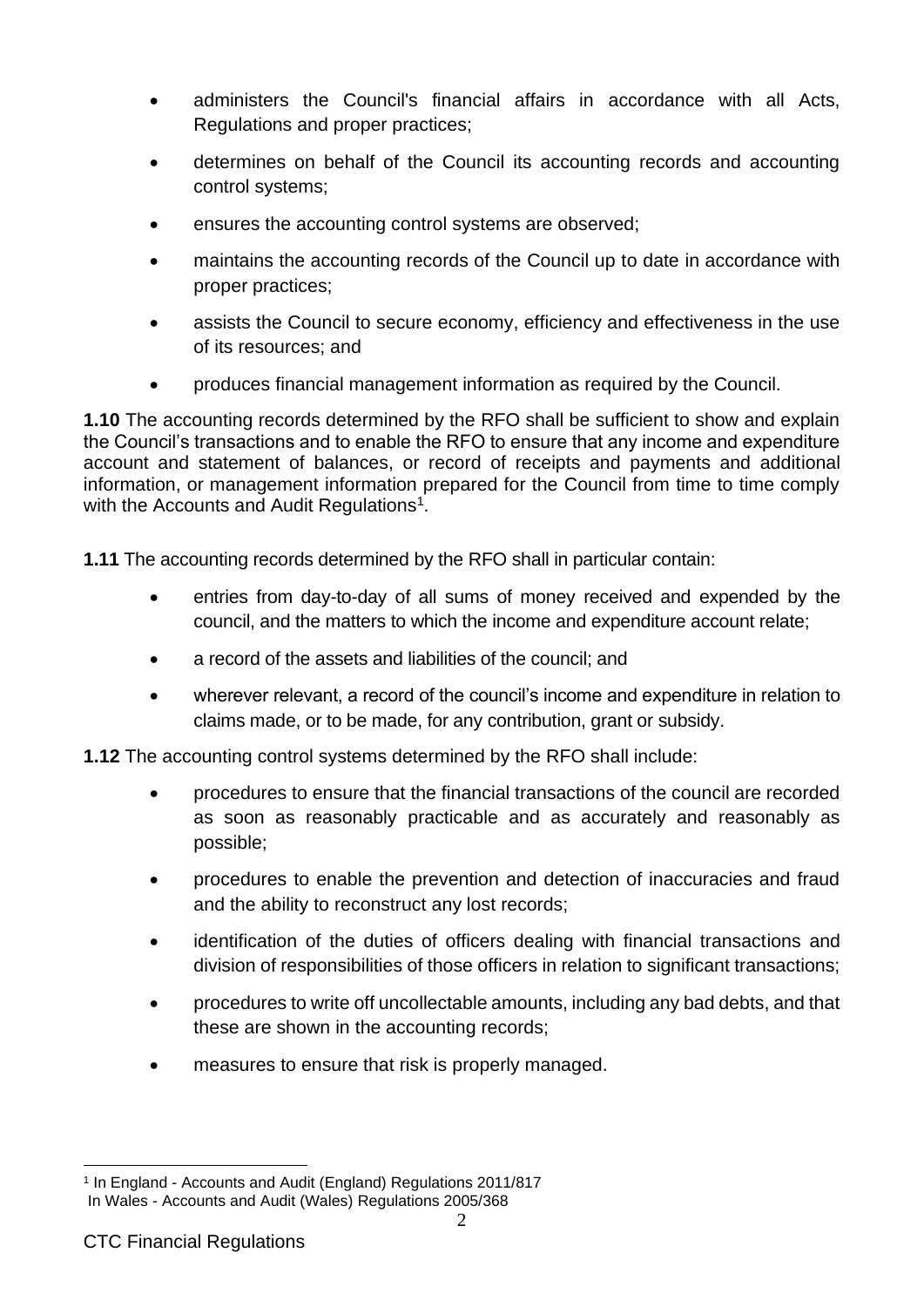**1.13** The Council is not empowered by these Regulations or otherwise to delegate certain specified decisions. In particular any decision regarding the following shall be a matter for the full Council only:

- setting the final budget or the precept (Council Tax Requirement);
- approving accounting statements;
- approving an annual governance statement;
- borrowing;
- declaring eligibility for the General Power of Competence; and
- addressing recommendations in any report from the internal or external auditors

**1.14** In addition the Council must:

- determine and keep under regular review the bank mandate for all council bank accounts;
- approve any grant or a single commitment in excess of £3,000
- in respect of the annual salary for any employee have regard to recommendations about annual salaries of employees made by the relevant Committee in accordance with its terms of reference.

**1.15.** In these Financial Regulations, references to the Accounts and Audit Regulations or 'the regulations' shall mean the regulations issued under the provisions of section 27 of the Audit Commission Act 1998, or any superseding legislation, and then in force unless otherwise specified.

In these Financial Regulations the term 'proper practice' or 'proper practices' shall refer to guidance issued in Governance and Accountability for Local Councils – a Practitioners' Guide (England) issued by the Joint Practitioners Advisory Group (JPAG) available from the websites of NALC and the Society for Local Council Clerks (SLCC).

# **2 ACCOUNTING AND AUDIT (INTERNAL AND EXTERNAL)**

**2.1** All accounting procedures and financial records of the council shall be determined by the RFO in accordance with the Accounts and Audit Regulations, appropriate Guidance and proper practices.

**2.2** A member shall be appointed to verify on a regular basis bank reconciliations (for all accounts) produced by the RFO. The member shall sign the reconciliations and the original bank statements (or similar document) as evidence of verification.

**2.3** The RFO shall complete the Annual Statement of Accounts, Annual Report, and any related documents of the Council contained in the Annual Return (as specified in proper practices) as soon as practicable after the end of the financial year. Having certified the accounts the RFO shall submit them and report thereon to the Council within the timescales set by the Accounts and Audit Regulations.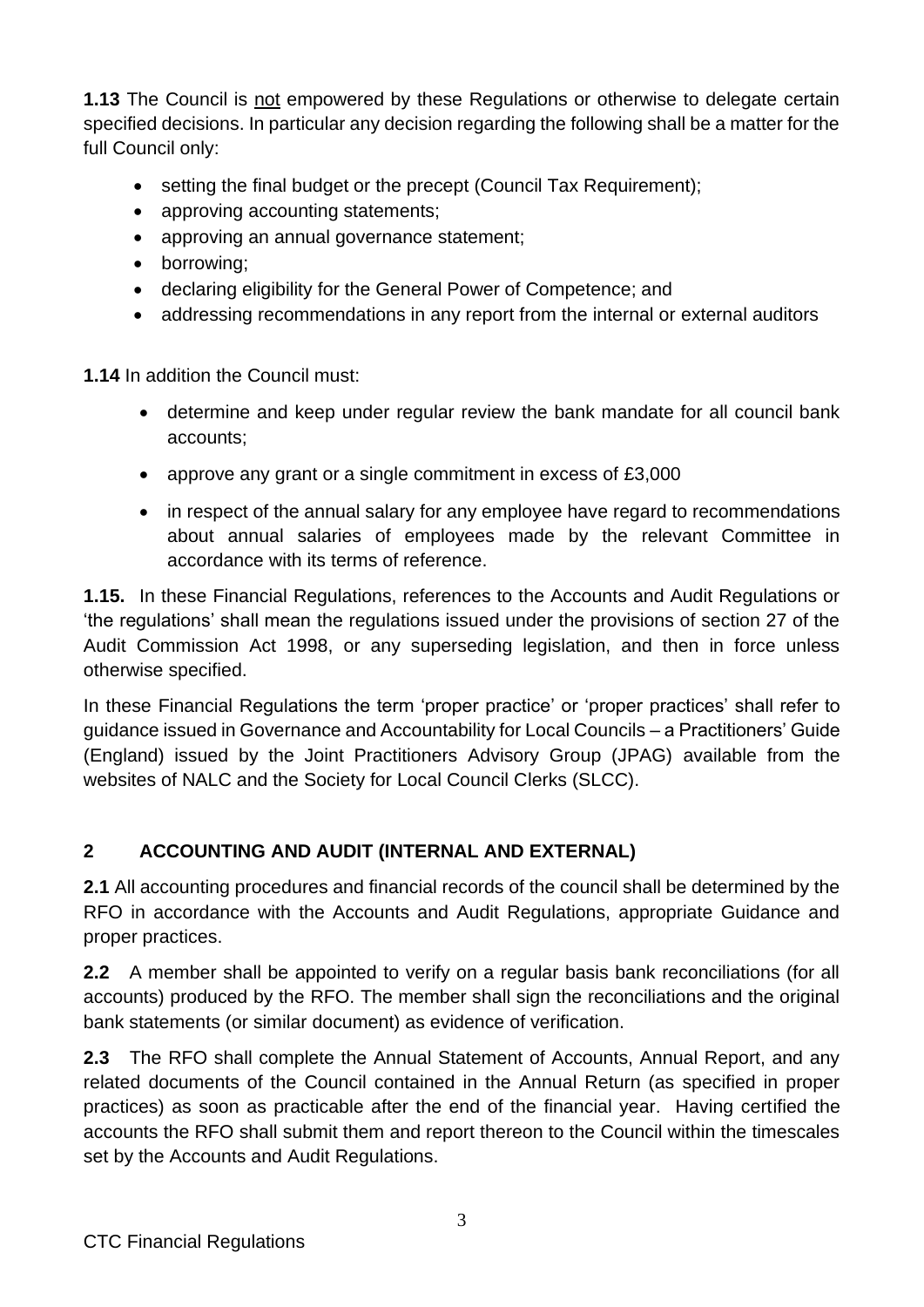**2.4** The Council shall ensure that there is an adequate and effective system of internal audit of its accounting records, and of its system of internal control in accordance with proper practices. Any officer or member of the Council shall make available such documents and records as appear to the Council to be necessary for the purpose of the audit and shall, as directed by the Council, supply the RFO, Internal Auditor, or External Auditor with such information and explanation as the council considers necessary for that purpose.

**2.5** The Internal Auditor appointed shall carry out the work in relation to internal controls required by the Council in accordance with proper practices.

**2.6** The independent Internal Auditor shall:

- be competent and independent of the financial operations of the Council
- report to Council in writing, on a regular basis with a minimum of one annual written report during each financial year
- demonstrate competence, objectivity and independence, be free from any actual or perceived conflicts of interest, including those arising from family relationships
- have no involvement in the financial decision making, management or control of the Council.
- **2.7** Internal or External Auditors may not under any circumstances:
	- perform any operational duties for the Council
	- initiate or approve accounting transactions
	- direct the activities of any Council employee, except to the extent that such employees have been appropriately assigned to assist the Internal Auditor.

**2.8** For the avoidance of doubt, in relation to internal audit the terms 'independent' and 'independence' shall have the same meaning as is described in proper practices.

**2.9** The RFO shall make arrangements for the exercise of electors' rights in relation to the accounts including the opportunity to inspect the accounts, books, and vouchers and display or publish any notices and statements of account required by Audit Commission Act 1998, or any superseding legislation, and the Accounts and Audit Regulations.

**2.10** The RFO shall, without undue delay, bring to the attention of all councillors any correspondence or report from the Internal or External Auditors.

## **3 ANNUAL ESTIMATES (BUDGET) AND FORWARD PLANNING**

## **3.1** *This section is intentionally blank*

**3.2** Detailed estimates of all receipts and payments for the year shall be prepared no later than November each year by the RFO in the form of a budget to be considered by the Finance Committee and the full Council.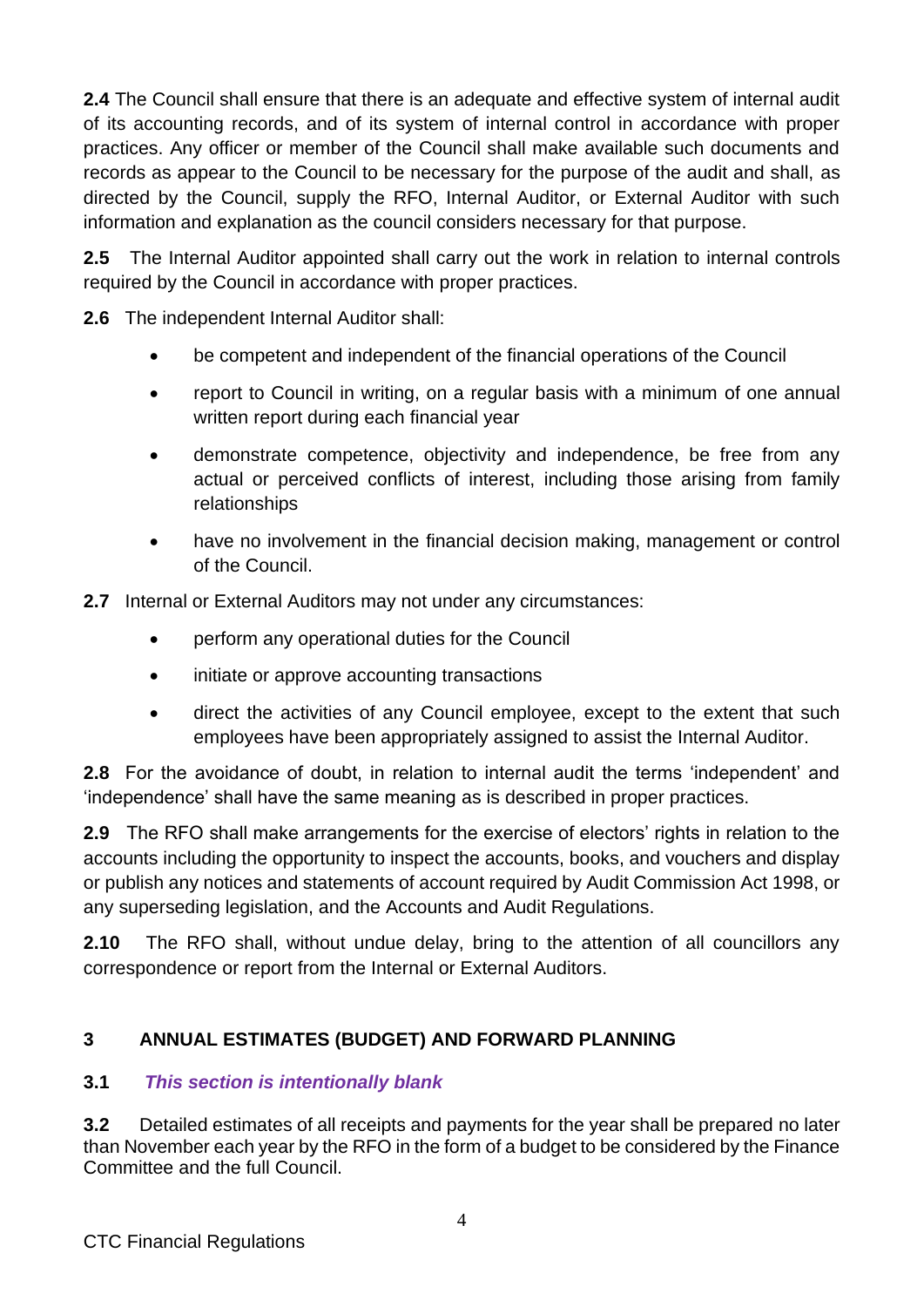**3.3** The Council shall review the annual budget proposals in relation to the Council's 4- Year Plan not later than the end of January each year and shall fix the Precept to be levied for the ensuing financial year. The RFO shall supply each member with a copy of the approved estimates.

**3.4** The Council shall fix the precept (council tax requirement), and relevant basic amount of council tax to be levied for the ensuing financial year not later than by the end of January each year. The RFO shall issue the precept to the billing authority and shall supply each member with a copy of the approved annual budget.

**3.5** The annual budget shall form the basis of financial control for the ensuing year.

## **4 BUDGETARY CONTROL AND AUTHORITY TO SPEND**

**4.1** Expenditure on revenue items may be authorised up to the amounts included in the approved budget by:

- Full Council for net invoices (excl. VAT) above £3,000
- The Clerk / RFO, or the Deputy Clerk in her absence, for net invoices (excl**.** VAT) below £3,000

Such authority is to be evidenced by an authorisation slip duly signed by the Clerk / RFO or Deputy and where necessary also by the appropriate cheque signatories

**4.2** No expenditure may be incurred which will exceed the amount provided in the revenue budget. The Clerk may vire up to £3,000 within any cost centre and between cost centres. Any other virement must have the approval of Council.

**4.3.** Unspent provisions in the revenue or capital budgets for completed projects shall not be carried forward to a subsequent year except by resolution of the Council

**4.4** The salaries shall be reviewed annually in the Autumn as part of the budget setting process for the following financial year, evidenced by a minute.

**4.5** In cases of extreme urgency the Clerk may authorise revenue expenditure on behalf of the Council which, in the Clerk's judgement, is necessary to carry out. Such expenditure includes any repair, replacement or other work, whether or not there is any budgetary provision for the expenditure, subject to a limit of £3,000. In cases where urgent repairs of over £3,000 are required, the Clerk shall inform at least two Members of the Council immediately, the Clerk shall report the action to the Council as soon as practicable thereafter and Council shall ratify the expenditure at the following meeting.

**4.6** No expenditure shall be incurred in relation to any capital project and no contract entered into or tender accepted involving capital expenditure unless the Council is satisfied that the necessary funds are available, or the requisite borrowing approval has been obtained.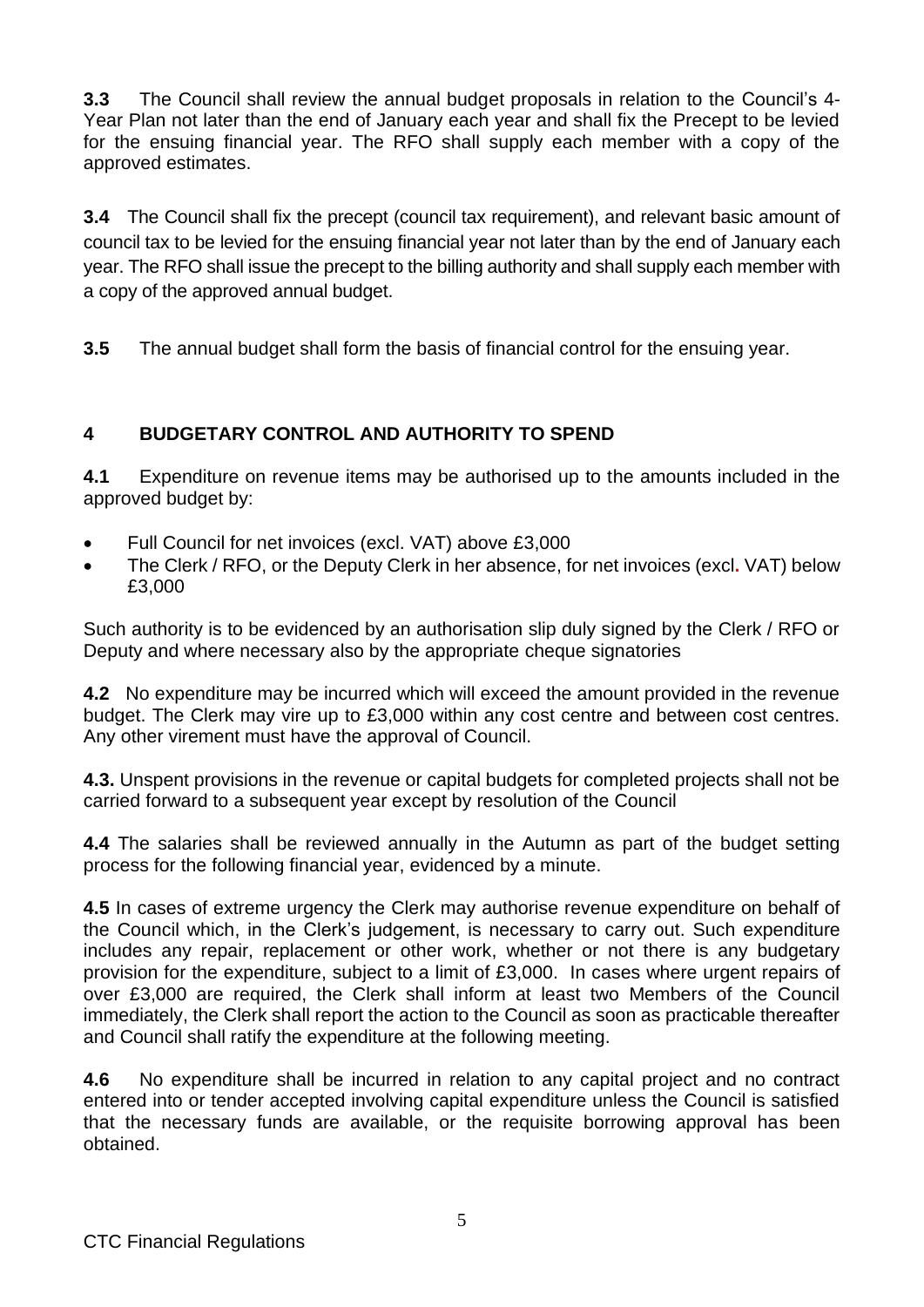**4.7** All capital works shall be administered in accordance with the Council's Standing Orders (if in force), and Financial Regulations relating to contracts.

**4.8** The RFO shall regularly provide the Council with a statement of the accounts to date under each heading of the budgets, comparing actual expenditure against that planned as shown in the budget with explanations of material variances. Each month's accounts shall be presented for approval at the next full Council meeting.

**4.9.** Changes in earmarked reserves shall be reported and approved by council as part of the budgetary control process.

# **5 BANKING ARRANGEMENTS & AUTHORISATION OF PAYMENTS**

**5.1** The Council's banking arrangements, including the bank mandate, shall be made by the RFO and approved by full Council; banking arrangements may not be delegated to a committee. They shall be regularly reviewed for safety and efficiency.

**5.2** A schedule of net invoice payments over £3,000, to form part of the Agenda for the meeting shall be prepared by the RFO, supported by the relevant invoices. Payments will be authorised by a resolution of the Council and the details recorded in the Minutes of the Meeting. A detailed list of all payments shall be disclosed within or as an attachment to the minutes of the meeting at which payment was authorised. Personal payments (including salaries, wages, expenses and any payment made in relation to the termination of a contract of employment) will be summarised to remove public access to any personal information.

**5.3** Cheques drawn on the bank account in accordance with the schedule referred to in paragraph 5.2 or in accordance with paragraph 6.4, shall be signed by two members of Council and countersigned by the Clerk / RFO or Deputy Clerk, with cheque stubs initialled by the cheque signatories.

**5.4** The Clerk / RFO or Deputy Clerk in her absence shall check invoices for accuracy and code them to the appropriate expenditure heading. The Clerk / RFO shall satisfy him/herself that the work, goods or services to which the invoice relates have been received / carried out, examined and approved.

**5.4** The Clerk and RFO shall have delegated authority to authorise the payment of items over £3,000 net only in the following circumstances:

a) If a payment is necessary to avoid a charge to interest, and the due date for payment is before the next scheduled Meeting of council,

b) An expenditure item is authorised under 5.6 below (continuing contracts and obligations)

c) To fund transfers within the Council's banking arrangements

**5.6** In every financial year a list of regular payments (eg Direct Debits) plus all salary related payments (eg HMRC, Norfolk Pension Fund, employees) shall be provided which the Council or duly authorised members may authorise. Also Direct Debit mandates shall be authorised and signed by two cheque mandate signatories and the Clerk / RFO or the Deputy Clerk.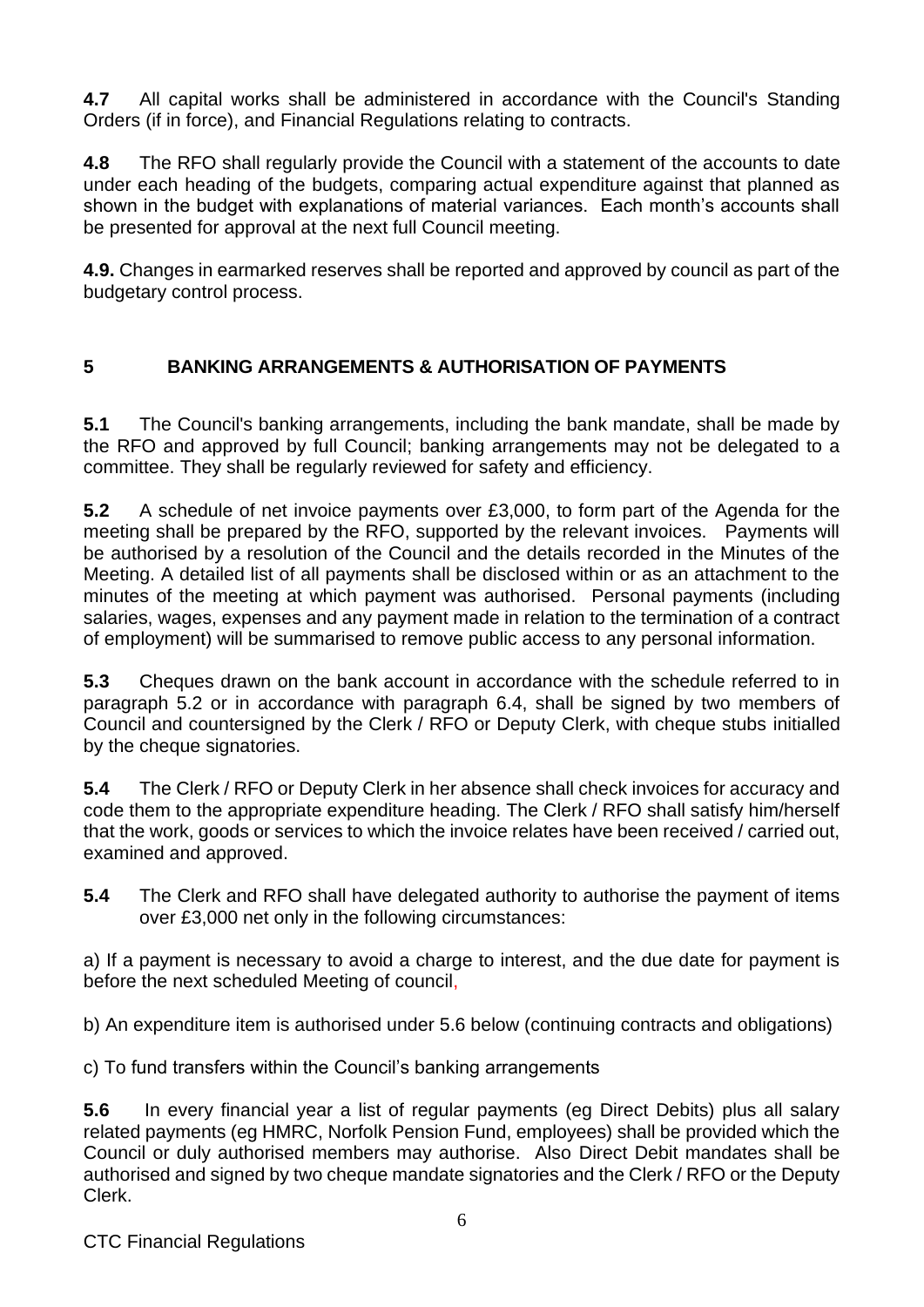**5.7.** A record of regular payments made under 5.6 above shall be drawn up and provided that the regs under 4.1 are adhered to, paid provided that they are signed by two authorised members.

**5.8.** In respect of grants the Finance Committee shall approve expenditure within any limits set by Council and in accordance with any policy statement approved by council.

**5.9** Members are subject to the Code of Conduct that has been adopted by the Council and shall comply with that Code and Standing Orders (if in force) when a decision to authorise or instruct payment is made in respect of a matter in which they have a disclosable pecuniary or other interest, unless a dispensation has been granted.

**5.10.** The Council will aim to rotate the duties of members in these Regulations so that onerous duties are shared out as evenly as possible over time.

**5.11.** Any changes in the recorded details of suppliers, such as bank account records, shall be cross checked where appropriate by the RFO.

# **6. INSTRUCTIONS FOR PAYMENT OF ACCOUNTS**

**6.1.** The Council will make safe and efficient arrangements for the making of its payments

**6.2.** Following authorisation under Financial Regulations 5 above, the Council, the Clerk / RFO, or in her absence her Deputy, shall give instruction that a payment shall be made.

**6.3** All payments shall be effected by cheque or other order, including approved electronic means and IMPREST accounts drawn on the Council's bankers.

**6.4** Cheques or orders for payment drawn on the bank account in accordance with the schedule as presented to council or committee shall be signed by two members of Council and countersigned by the Clerk / RFO or her Deputy in accordance with a resolution instructing that payment.

**6.5** To indicate agreement of the details shown on the cheque or order for payment with the counterfoil and the invoice or similar documentation, the signatories shall each also initial the cheque counterfoil and accompanying invoice or authorisation document

## **6.6** *This section is intentionally blank*

**6.7** Payment for utility supplies (eg. energy, telephone / IT and water) and any National Non-Domestic Rates may be made by variable Direct Debit provided that the instructions are signed by two members and the Clerk / RFO or her Deputy. A list of Direct Debits shall be presented to Council for scrutiny at the first meeting following the Ordinary Elections

## **6.8** *This section is intentionally blank*

**6.9** Payment for certain items may be made by BACS or CHAPS methods (eg salaries) provided that the instructions for each payment are signed by two authorised bank signatories are retained, and any payments are reported to council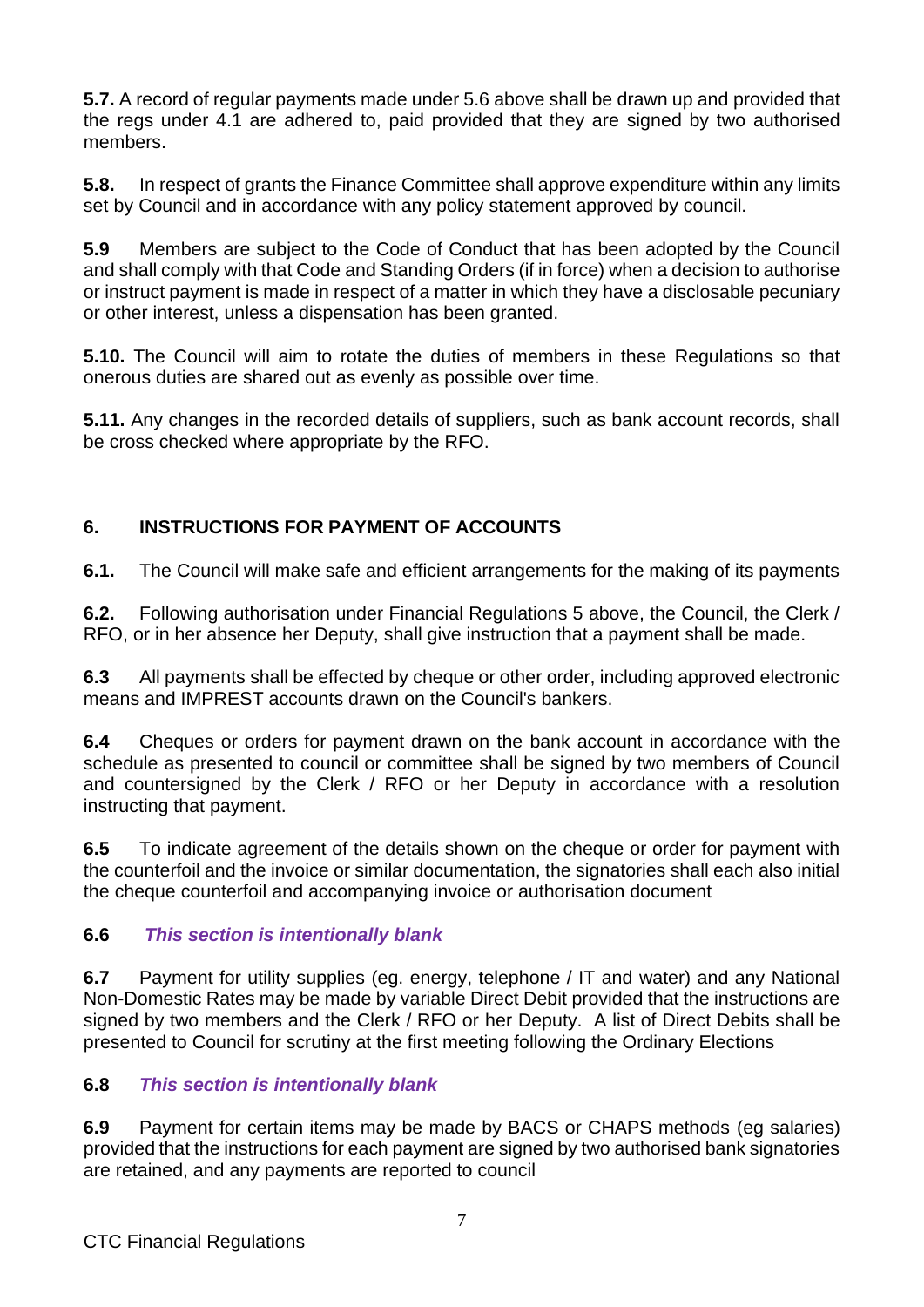**6.10** If thought appropriate by the council payment for certain items may be made by internet banking transfer provided evidence is retained showing which members approved the payment.

**6.11** Where a Council computer requires use of a personal identification number (PIN) or other password(s), for internet banking payments on that computer, a note shall be made of the PIN / Passwords and shall be kept separately in an envelope in the office safe and / or by the Clerk / RFO. The passwords shall be changed as necessary.

**6.12** No employee or councillor shall disclose any PIN or password, relevant to the working of the Council or its bank accounts, to any person not authorised by the Council or a duly delegated committee.

**6.13** Regular back-up copies of the records on any computer shall be made and shall be stored securely away from the computer in question, preferably off site.

**6.14** The Council shall ensure that anti-virus, anti-spyware and firewall software with automatic updates, together with a high level of security, is used.

**6.15** Where internet banking arrangements are made with any bank, the Clerk / RFO shall be appointed as the Service Administrator. The Bank Mandate approved by the Council shall identify a number of councillors who will be authorised to approve transactions on those accounts.

**6.16** Access to any internet banking accounts will be directly to the access page (which may be saved under "favourites"), and not through a search engine or e-mail link. Remembered or saved passwords facilities must not be used on any computer used for Council banking work. Breach of this Regulation will be treated as a very serious matter under these regulations.

**6.17** Changes to account details for suppliers, which are used for internet banking may only be changed on written notification by the supplier. Checks of standing data with suppliers may be made as deemed appropriate by the RFO.

**6.18** Debit Cards linked to IMPREST accounts will be issued for use and restricted to the Clerk / RFO, her Deputy, and the Head Groundsman. The Card limits will be £3,000 each, but no single transaction should be greater than £3,000 net value, with a review to be taken. Items over these amounts must be authorised by full Council before any order is placed.

## **6.19.** *This section is intentionally blank*

**6.20.** Any corporate credit card or trade card account opened by the council will be specifically restricted to use by the Clerk / RFO, Deputy Clerk, or Head Groundsman and shall be subject to automatic payment in full at each month-end. Personal credit or debit cards of members or staff shall not be used except under exceptional and authorised circumstances.

**6.21** The Clerk / RFO may provide petty cash to officers for the purpose of defraying operational and other expenses. Vouchers for payments made shall be presented to the Clerk / RFO with a claim for reimbursement: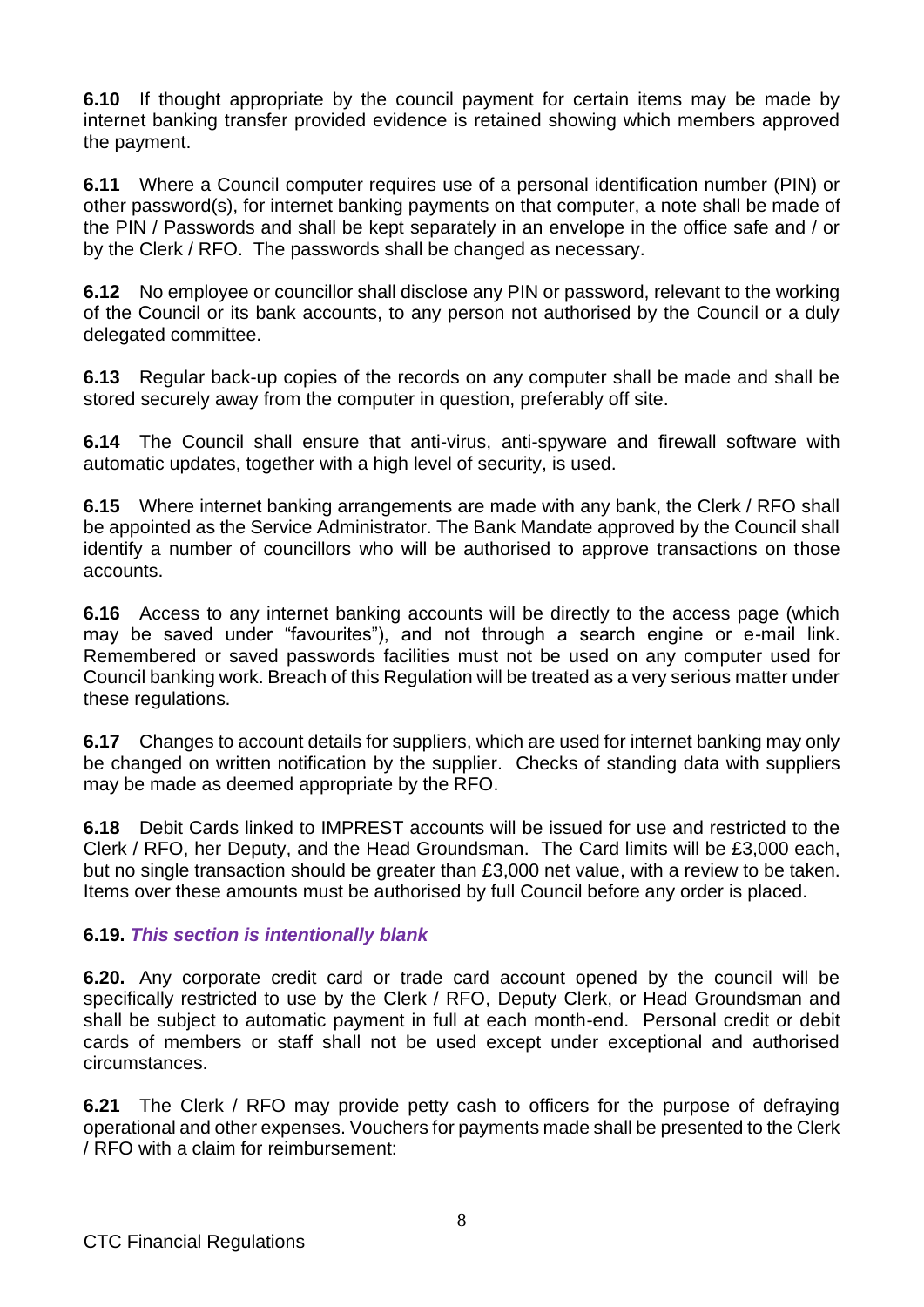- The RFO shall maintain a petty cash float of £300 for the purpose of defraying operational and other expenses. Vouchers for payments made from petty cash shall be kept to substantiate the payment.
- Income received must not be paid into the petty cash float but must be separately banked.
- Payments to maintain the petty cash float shall be shown on the schedule of payments presented to Council.

## **7. PAYMENT OF SALARIES**

**7.1** As an employer, the Council shall make arrangements to fully meet the statutory requirements placed on all employers by PAYE and National Insurance legislation. The payment of all salaries shall be made in accordance with payroll records and the rules of PAYE and National Insurance currently operating. Salaries shall be approved by the Staffing Committee under delegated powers and a summary / overview notified to full Council.

**7.2** Payment of salaries and payment of deductions from salary such as may be required for tax, national insurance and pension contributions, will be made in accordance with the payroll records and on the appropriate dates as per HMRC regulations. Total payments will be listed with the Bank Reconciliations provided and shall be ratified at the next Council Meeting.

**7.3.** No changes shall be made to any employee's pay, emoluments, or terms and conditions of employment without the prior approval of the Staffing Committee under delegated powers

**7.4** Every payment to employees of net salary and to the appropriate creditor of the statutory and discretionary deductions (eg HMRC) shall be recorded in a separate confidential record (Cash book 2). This confidential record is not open to inspection or review (under the Freedom of Information Act 2000 or otherwise) other than:

- by any councillor who can demonstrate a need to know
- by the Internal Auditor;
- by the External Auditor
- by any person authorised under Audit Commission Act 1998, or any superseding legislation.

**7.5.** The total of such payments in each pay period shall be reported with all other payments as made as may be required under these Financial Regulations, to ensure that only payments due for the period have actually been paid.

**7.6** A system of personal performance management / appraisal should be maintained for staff as agreed by the Staffing Committee.

**7.7.** Any termination payments shall be supported by a clear business case and reported to Council. Termination payments shall only be authorised by full Council.

**7.8.** Before employing interim staff, the Council or appropriate Committee must consider a business case.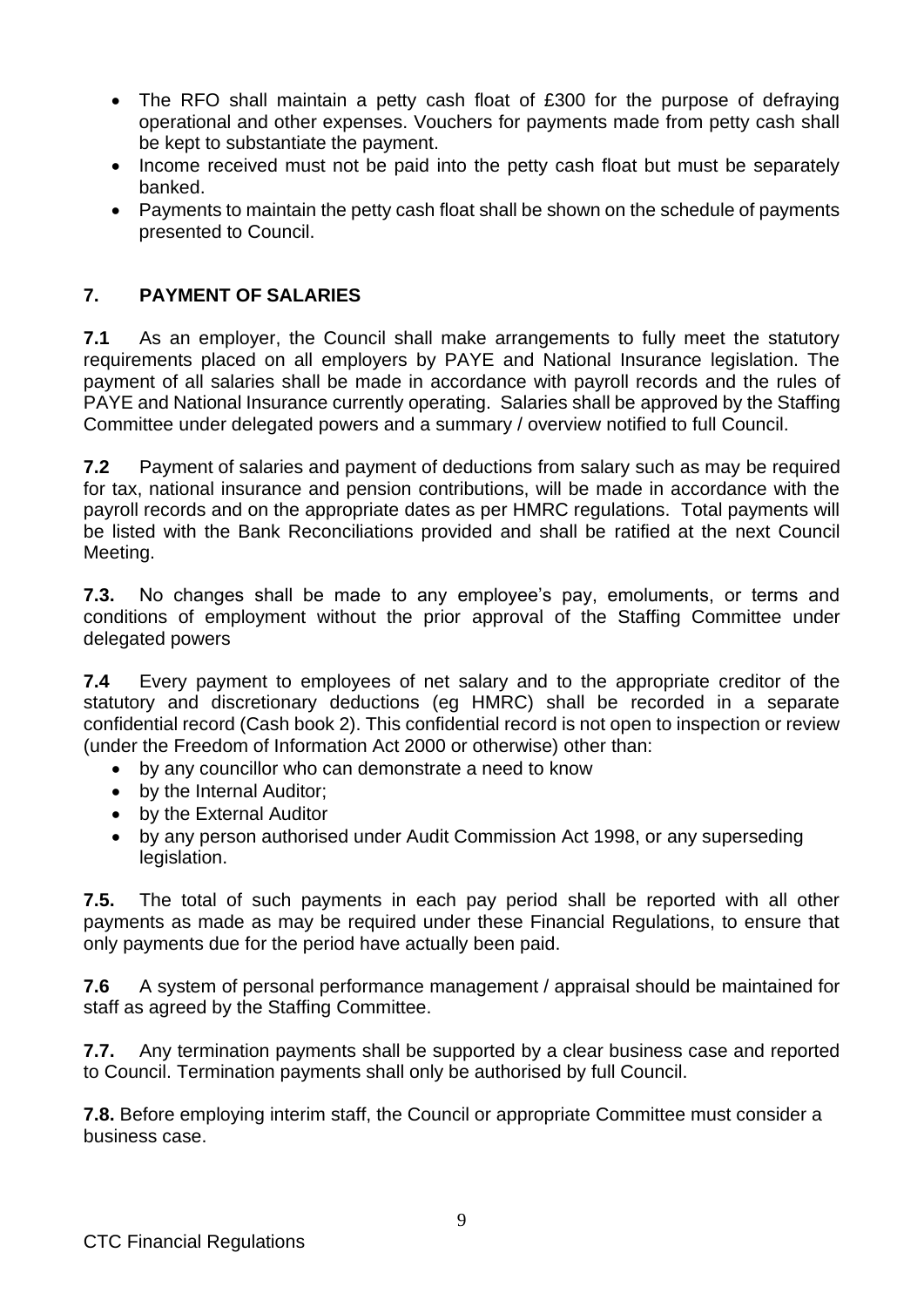## **8. LOANS AND INVESTMENTS**

**8.1.** All borrowings shall be effected in the name of the council, after obtaining any necessary borrowing approval. Any application for borrowing shall be approved by Council as to terms and purpose. The application for Borrowing Approval, and subsequent arrangements for the Loan shall only be approved by full Council.

**8.2** Any financial arrangement which does not require formal Borrowing Approval from the Secretary of State (eg Hire Purchase or Leasing of tangible assets) shall be subject to approval / ratification by the full Council.

**8.3** A copy of each statement of account may be made available by the Clerk or RFO as deemed necessary.

**8.4** All loans and investments shall be effected in the name of the Council and shall be for a period in accordance with Council policy.

**8.5** The Council's Investment Policy, shall be in accordance with the relevant regulations, proper practices and guidance. The policy shall be reviewed on a regular basis.

**8.6** All investments of money under the control of the Council shall be in the name of the Council.

**8.7** All investment certificates and other documents relating thereto shall be retained in the custody of the Clerk / RFO.

**8.8** Payments in respect of short-term or long-term investments, including transfers between bank accounts held in the same bank, or branch, shall be made in accordance with Regulation 5 (Authorisation of payments) and Regulation 6 (Instructions for payments).

#### **9. INCOME**

**9.1** The collection of all sums due to the Council shall be the responsibility of and under the supervision of the Clerk / RFO, following the agreed Debt Chasing procedure.

**9.2** Particulars of all charges to be made for work done, services rendered or goods supplied eg Hall hire & Cemetery fees shall be agreed by the Council, notified to the RFO and the RFO shall be responsible for the collection of all accounts due to the Council.

**9.3** The Council will review all fees and charges annually, following a report of the Clerk / RFO or Deputy Clerk.

**9.4** Any sums found to be irrecoverable and any bad debts shall be reported to the Council and shall be written off.

**9.5** All sums received on behalf of the Council shall be banked. In all cases, receipts shall be deposited with the Council's bankers with such frequency as the Clerk / RFO considers necessary.

**9.6** The origin of each receipt shall be entered on the appropriate spreadsheet.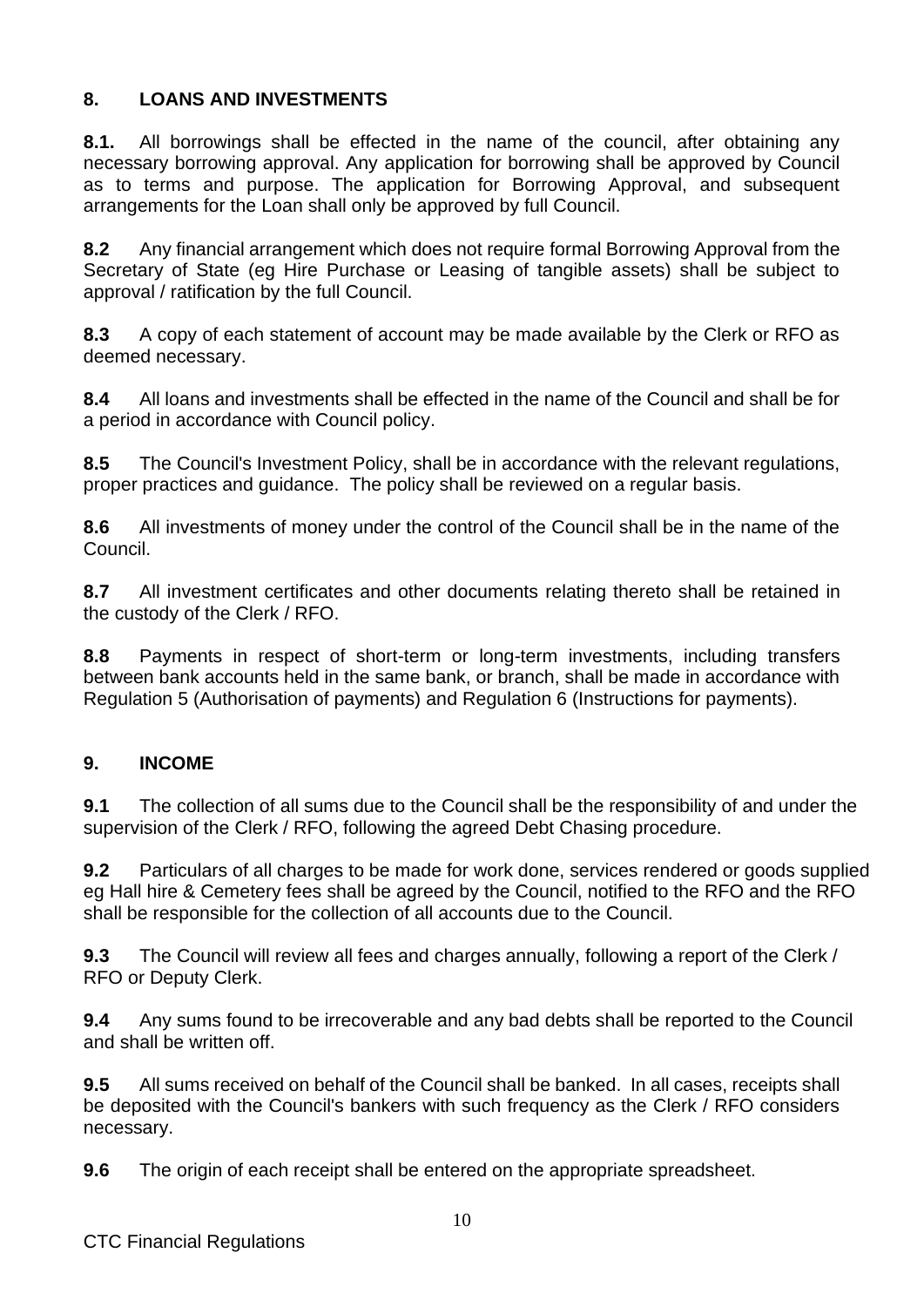**9.7** Personal cheques shall not be cashed out of money held on behalf of the Council.

**9.8** Required VAT Returns shall completed promptly. Any repayment claim due in accordance with VAT Act 1994 section 33 shall be made at least annually coinciding with the financial year end.

**9.9** Where any significant sums of cash are regularly received by the Council, the Clerk / RFO shall take steps to ensure that more than one person is present when the cash is counted in the first instance, that there is a reconciliation to receipts as a means of control, and that appropriate care is taken in the security and safety of individuals banking such cash.

## **10. ORDERS FOR WORK, GOODS AND SERVICES**

**10.1** An official order / or clearly worded letter / e-mail shall be issued for all work, goods and services over £3,000**,** unless a formal contract is to be prepared or an official order would be inappropriate.

**10.2** All members and officers are responsible for obtaining value for money at all times. An officer issuing an official order is to ensure as far as reasonable and practicable that the best available terms are obtained in respect of each transaction.

**10.3** Where possible three or more quotations or estimates should be sought from appropriate suppliers, subject to any *de minimis* provisions in Regulation 11 (I) below.

**10.4** A member (Councillor) may not issue an official order or make any contract on behalf of the council, except for the fete and only in accordance with the fete budget.

**10.5** The Clerk / RFO shall verify the lawful nature of any proposed purchase before the issue of any order.

#### **11. CONTRACTS**

**11.1** Procedures as to contracts are laid down as follows:

**(a)** Every contract shall comply with these financial regulations, except in an emergency or by resolution of the full Council. However, these regulations shall not apply to contracts which relate to items (i) to (vi) below:

(i) for the supply of gas, electricity, water, sewerage and telephone / IT services;

(ii) for specialist services**,** such as are provided by solicitors, accountants, surveyors and planning consultants;

(iii) for work to be executed or goods or materials to be supplied which consist of repairs to or parts for existing machinery or equipment or plant;

(iv) for work to be executed or goods or materials to be supplied which constitute an extension of an existing contract by the Council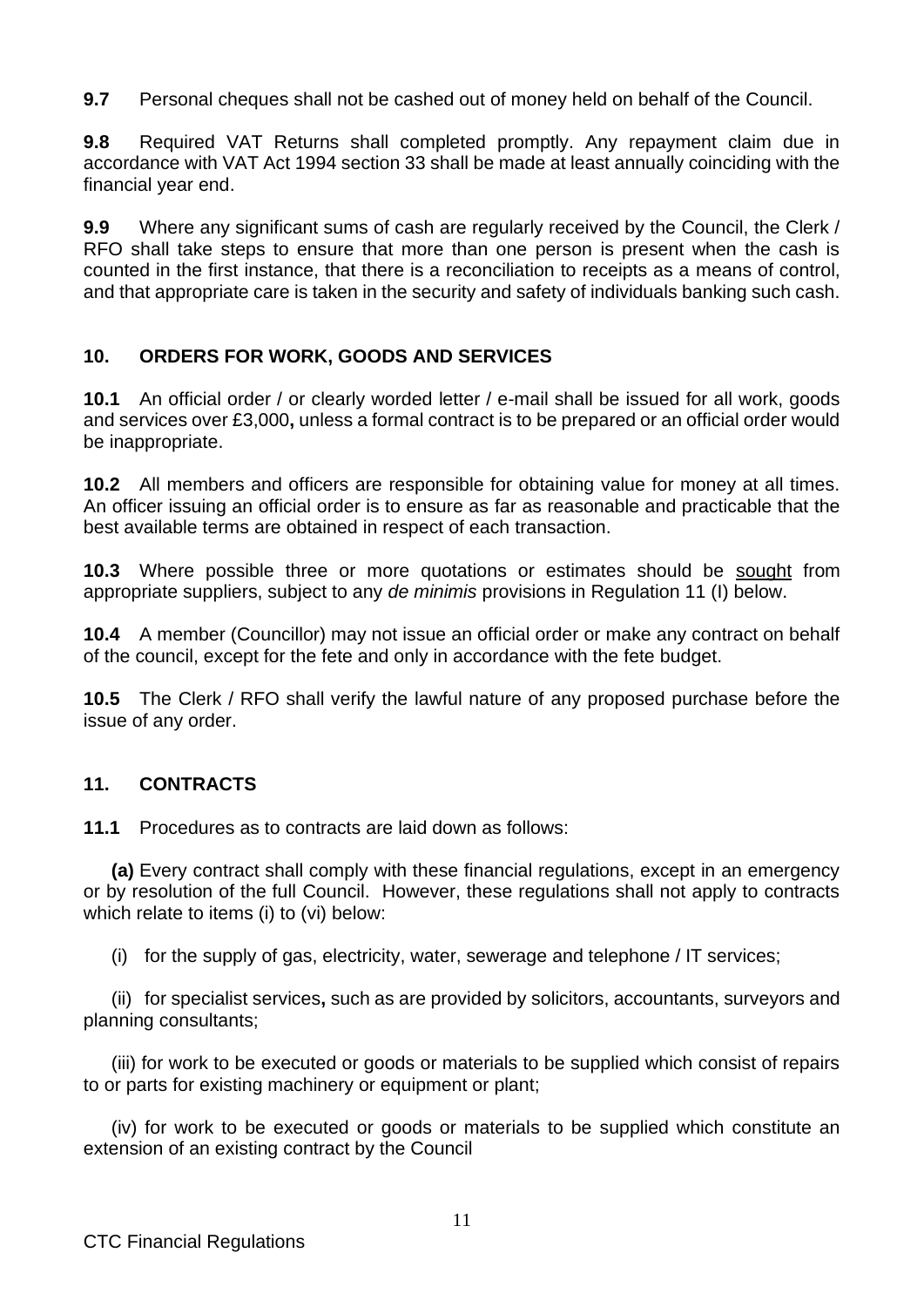(v) for additional audit work of the External Auditor up to an estimated value of £3,000 (in excess of this sum the Clerk / RFO shall act after consultation with the Chairman and Vice Chairman of Council / two members of the Finance, Budgets and Staffing Committee)

(vi) for goods or materials proposed to be purchased which are proprietary articles and/or are only sold at a fixed price.

**(b)** Where the Council intends to procure or award a public supply contract, public service contract or public works contract as defined by The Public Contracts Regulations 2015 ("the Regulations") which is valued at £25,000 or more, the Council shall comply with the relevant requirements of the Regulations.<sup>2</sup>

**(c)** The full requirements of The Regulations, as applicable, shall be followed in respect of the tendering and award of a public supply contract, public service contract or public works contract which exceed thresholds in The Regulations set by the Public Contracts Directive 2014/24/EU (which may change from time to time) $3$ 

**(d)** When applications are made to waive Financial Regulations relating to contracts to enable a price to be negotiated without competition the reason shall be embodied in a recommendation to the Council.

**(e)** Such invitation to tender shall state the general nature of the intended contract and the Clerk and / or the Council's appointed agent shall obtain the necessary technical assistance for the preparation of a specification in appropriate cases. The invitation shall in addition state that tenders must be addressed to the Clerk or the Council's appointed agents in the ordinary course of post. The tender is to be sealed, marked "Confidential" and remain sealed until the prescribed date for opening tenders for that contract.

**(f)** All sealed tenders shall be opened at the same time on the prescribed date by the Clerk and / or the Council's appointed agent in the presence of at least one member of Council or other officer.

**(g)** Any invitation to tender issued under this regulation shall be subject to Standing Orders (if in force)

#### **(h)** When it is to enter into a contract:

• Contracts of **less than £25,000** in value ("low value" as defined by the Regulations) **but more than £3,000,** for the supply of goods or materials or for the execution of works or specialist services other than such goods, materials, works or specialist services as are excepted as set out in paragraph (a), the Clerk / RFO or Deputy shall seek to obtain 3 quotations where practicable (priced descriptions of the proposed supply);

• For expenditure **up to £3,000** and within the approved revenue budget of the Council, the Clerk / RFO or Deputy shall have executive power over expenditure, but should seek two estimates.

<sup>&</sup>lt;sup>2</sup> The Regulations require Councils to use the Contracts Finder website to advertise contract opportunities, set out the procedures to be followed in awarding new contracts and to publicise the award of new contracts <sup>3</sup> Thresholds currently applicable are:

a) For public supply and public service contracts £189,330

b) For public works contracts £4,733,252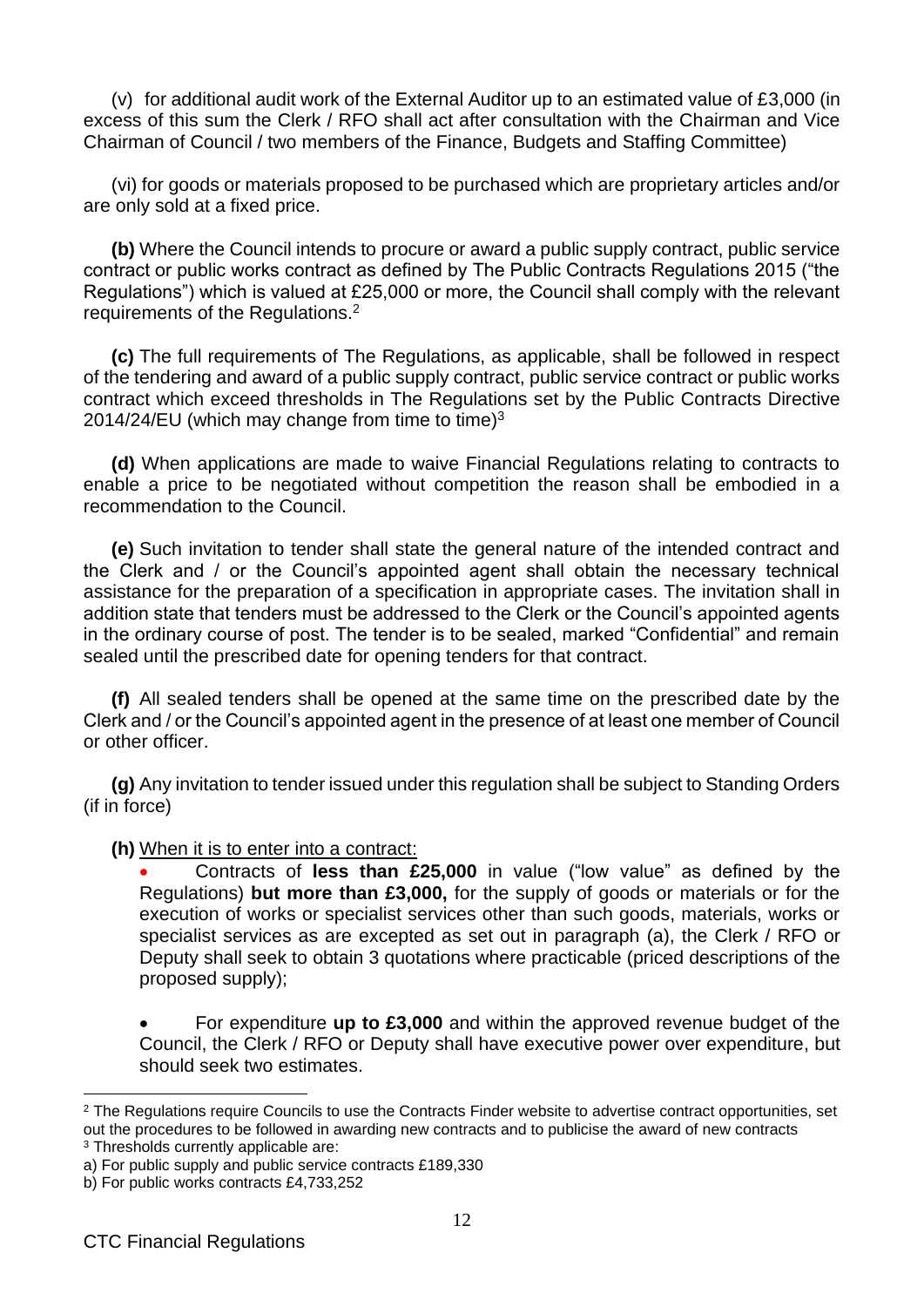- **Otherwise,** Regulation 10.3 above shall apply
- **(i)** The Council shall not be obliged to accept the lowest or any tender, quote or estimate.

**j)** Should it occur that the council, or duly delegated committee, does not accept any tender, quote or estimate, the work is not allocated and the council requires further pricing, provided that the specification does not change, no person shall be permitted to submit a later tender, estimate or quote who was present when the original decision-making process was being undertaken. ie: previous applicants need not re-tender. However, if the original tender has been amended all previous applicants may re-tender.

**k)** If fewer than three tenders are received **for contracts above £25,000** or if all the tenders are identical the Council may make such arrangements as it thinks fit for procuring the goods or materials or executing the works.

**11.2** All one-off contracts over £25,000 plus VAT to be issued with a brief including a list of requirements, if necessary after consultation with appropriate external sources.

## **(See c) ABOVE**

#### **12. PAYMENTS UNDER CONTRACTS FOR BUILDING OR OTHER CONSTRUCTION WORKS**

**12.1** Payments on account of the contract sum shall be made within the time specified in the contract by the Clerk / RFO on receipt of invoices subject to authorised certificates being received from the architect or other consultants engaged to supervise the contract (and subject to any percentage withholding as may be agreed in the particular contract).

**12.2** Where contracts provide for payment by instalments the Clerk / RFO shall maintain a record of all such payments. In any case where it is estimated that the total cost of work carried out under a contract, excluding agreed variations, will exceed the contract sum by 5% or more a report shall be submitted to the Council.

**12.3** Any variation to a contract or addition to or omission from a contract must be approved by the Council and Clerk and confirmed to the Contractor in writing before any work has begun, and the Council informed where the final cost is likely to exceed the financial provision.

#### **13. STORES AND EQUIPMENT**

**13.1** The officer in charge of each section, (eg the Head Groundsman), shall be responsible for the care and custody of stores and equipment in that section.

**13.2** Delivery Notes shall be obtained in respect of goods received into store or otherwise delivered and goods must be checked as to order and quality at the time delivery is made.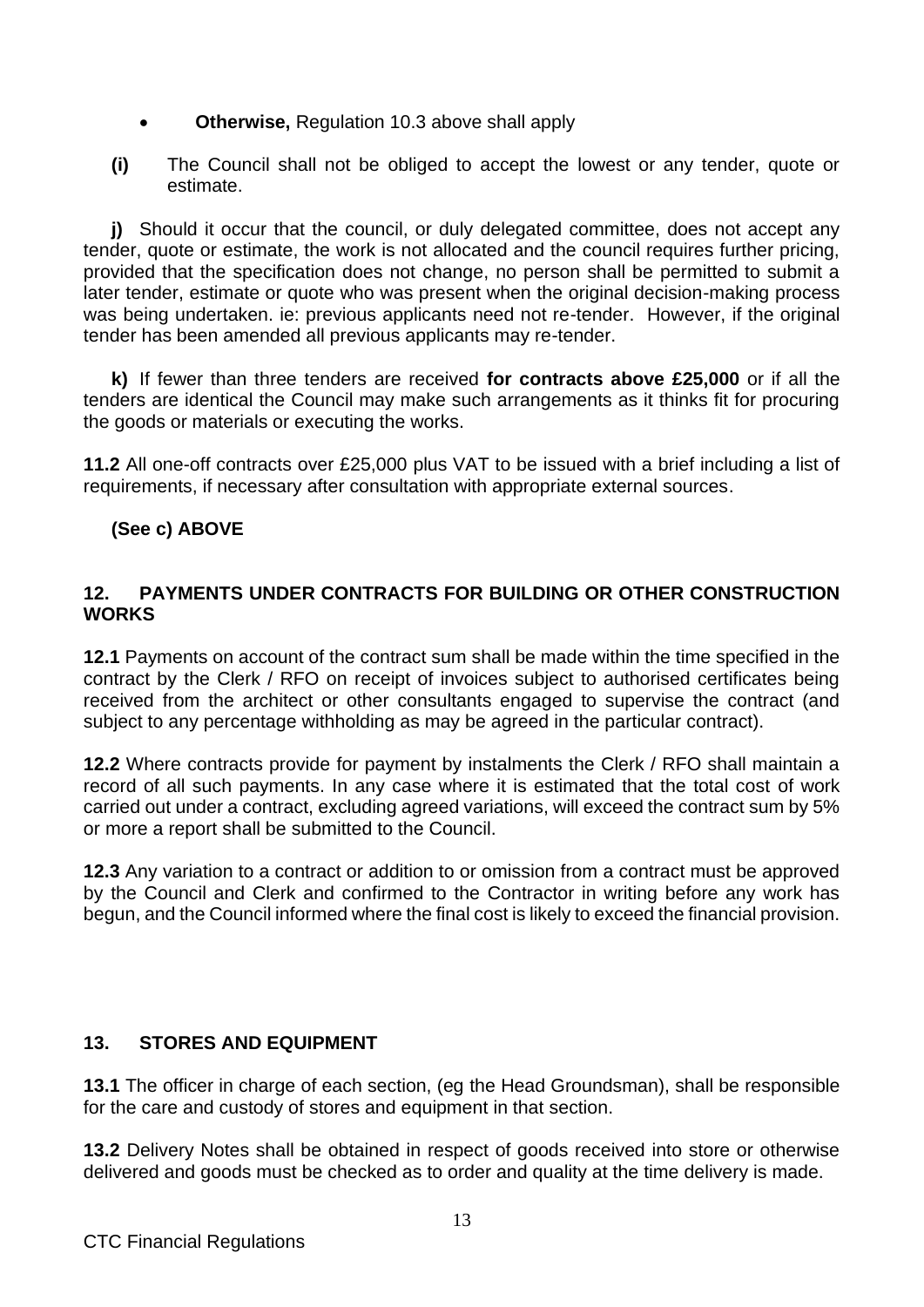**13.3** Stocks shall be kept at the minimum levels consistent with operational requirements.

**13.4** The Clerk /RFO / Deputy shall ensure that periodic checks of essential stocks are made at least once a year

# **14. ASSETS, PROPERTIES AND ESTATES**

**14.1** The Clerk / RFO shall make appropriate arrangements for the custody of all title deeds of properties owned by the Council. The Clerk / RFO shall ensure a record is maintained of all properties owned by the Council, recording the location, extent, plan, reference, purchase details, nature of the interest, tenancies granted, rents payable and purpose for which held, in accordance with the Accounts and Audit Regulations as amended.

**14.2** No property shall be sold, leased or otherwise disposed of without the authority of the Council, together with any other consents required by law, save where the estimated value of any one item of tangible movable property does not exceed £3,000

**14.3.** No interests in land property shall be sold, leased or otherwise disposed of without the authority of the Council, together with any other consents required by law. In each case a report shall be provided to Council in respect of valuation and surveyed condition of the property (including matters such as planning permissions and covenants), together with a business case

**14.4.** No interests in land property shall be purchased or acquired without the authority of the full Council. In each case a Report shall be provided to Council in respect of valuation and surveyed condition of the property (including matters such as planning permissions and covenants) together with a business case.

**14.5** Subject only to the limit set in Regulation 14.2 above, no tangible moveable property shall be purchased or acquired without the authority of the full council. In each case a report in writing shall be provided to Council

**14.6** The RFO shall ensure that an appropriate and accurate Register of Assets and Investments is kept up to date. The continued existence of tangible assets shown in the Register shall be verified periodically.

## **15. INSURANCE**

**15.1** Following the review of Risk Assessments, (See regulation 17) the Clerk / RFO shall effect all insurances and negotiate all claims on the Council's insurers

**15.2** The Clerk / RFO shall keep a record of all insurances effected by the Council and the property and risks covered thereby and review it regularly.

**15.3** The Clerk / RFO shall be notified of any loss liability or damage or of any event likely to lead to a claim, and shall report these to the relevant committee and to full Council

**15.4** All appropriate members, volunteers and employees of the Council shall be included in a suitable form of security or fidelity guarantee insurance.